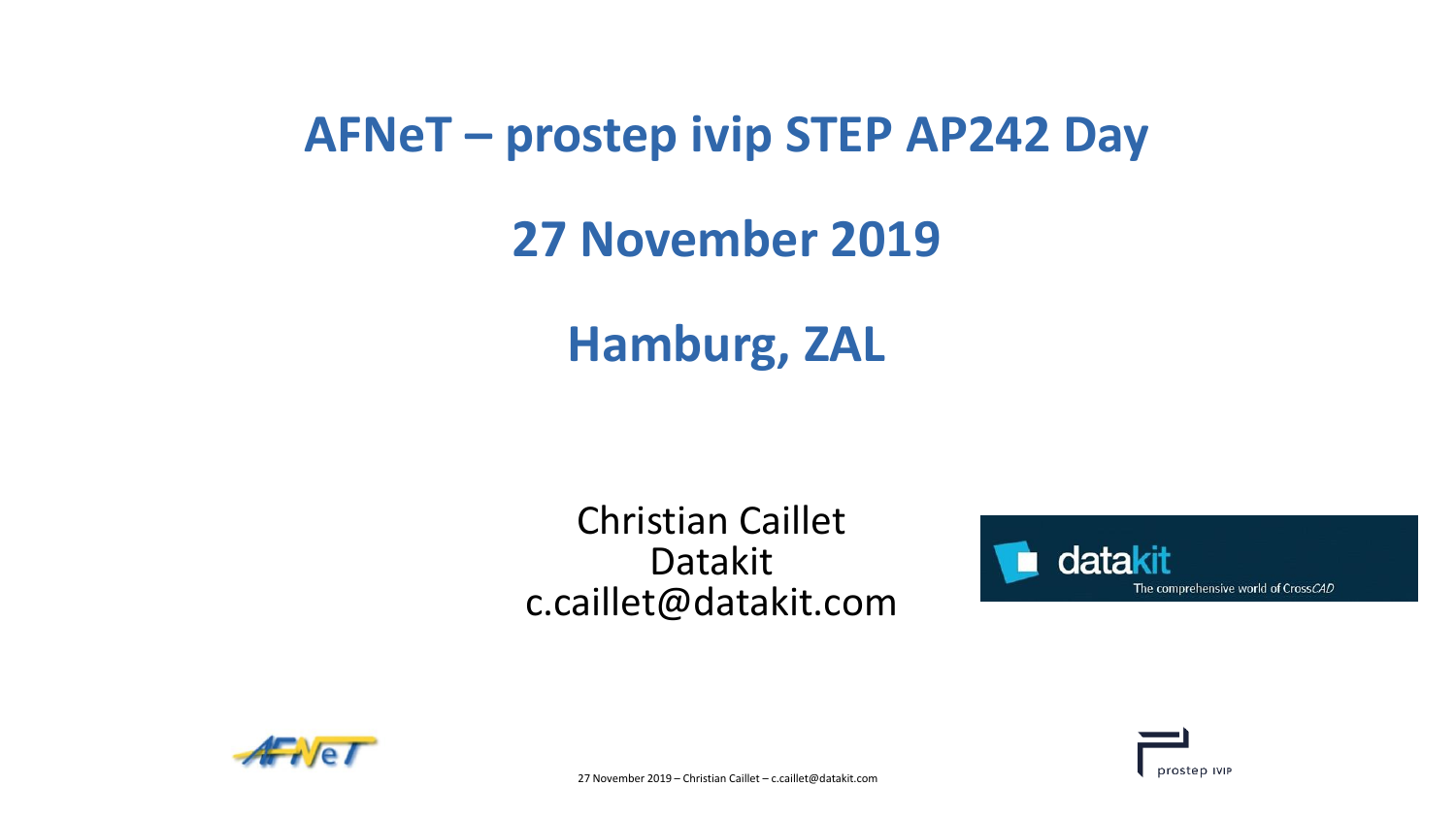## **Presentation : Datakit - CrossCADWare Content**

### Datakit : long term involvement in STEP (LOTAR group, MBXIF, PDM-IF ..)

#### Product : Datakit CrossCADWare suite

- CrossCADWare (library components for integration in an application)
- CrossManager (conversion application)
- CrossCADPlg (plugins for SolidWorks, Rhino, OpenCascade ..)

### Table of functional capabilities : next slides

- for each item, status (Study, Proto/Pilot, IF Test, COTS : available or planned (April 2020)

### Additional Information

- Domain (Geometry, PMI, Modelling, others on MBD, PDM)
- Status (Study, Proto/Pilot, IF Test, COTS)

### First Users' feedback on AP242

- in the domains of NC, Metrology, Inspection
- Focus (3D+PMI), expectations





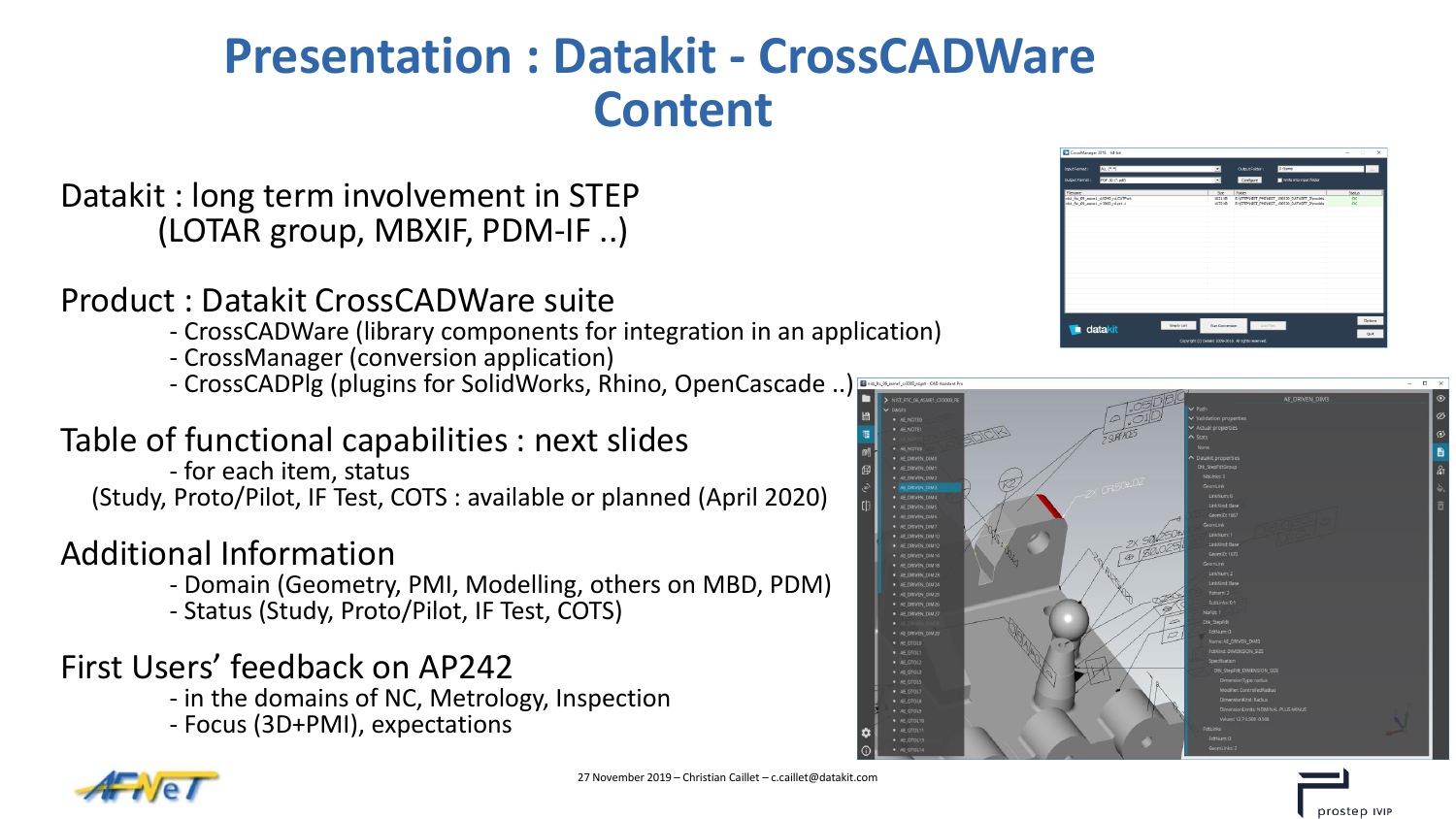## **CAD functional capabilities** supported by the STEP AP242 interface

#### Datakit CrossCADWare suite

datakit

|                                         | <b>CAD information</b>                                        | AP242           | Implement      |  |
|-----------------------------------------|---------------------------------------------------------------|-----------------|----------------|--|
|                                         |                                                               | edition         | <b>P21-AIM</b> |  |
| 3D geometry                             | 3D exact BREP representation                                  | ed1             | <b>COTS</b>    |  |
|                                         | 3D tessellated BREP representation                            | ed1             | <b>COTS</b>    |  |
|                                         | 3D tessellated curved triangle representation                 | ed <sub>2</sub> | Apr.20         |  |
|                                         | 3D scan                                                       | ed <sub>2</sub> | proto          |  |
|                                         | presentation (color, layers, transparency, invisibility, etc) | ed1             | <b>COTS</b>    |  |
|                                         | 3D texture                                                    | ed <sub>2</sub> | study          |  |
| 3D PMI (Product & Manuf. Information)   | graphic presentation                                          | ed1             | <b>COTS</b>    |  |
| (GD&T, 3D annotations, 3D symbols, UDA) | semantic representation                                       | ed1             | <b>COTS</b>    |  |
| 3D machining form feature               | Milling, Turning, Drilling, etc                               | ed1             | proto          |  |
| Validation                              | <b>Validation Properties</b>                                  | ed1             | <b>COTS</b>    |  |
|                                         | Equivalence validation (shape)                                | ed <sub>2</sub> | study          |  |
| assembly structure                      | 1 STEP file with assembly structure and 3D geometry           | ed1             | <b>COTS</b>    |  |
|                                         | 1 assembly with references to CAD 3D files                    | ed1             | <b>COTS</b>    |  |
|                                         | nested assembles with references to CAD 3D files              | ed1             | <b>COTS</b>    |  |
|                                         | 3D assembly constraint                                        | ed1             | proto          |  |
| Kinematics                              | Motion                                                        | ed1             | study          |  |
|                                         | Mechanism                                                     | ed1             | proto          |  |
| Composite design                        | ply definition based on exact surface                         | ed1             |                |  |
|                                         | ply definition based on explicit 3D tesselated solid BREP     | ed1             |                |  |
| <b>Electrical Wiring Harness</b>        | topology                                                      | ed <sub>2</sub> | proto          |  |
|                                         | wire list                                                     | ed <sub>2</sub> | proto          |  |
| <b>Additive Manufacturing</b>           | build orientation, part placement, support, etc               | ed <sub>2</sub> | proto          |  |
| <b>STEP</b> compressed file             | Date, Author                                                  | ed1             | <b>GOTS</b>    |  |

Additional information on the version(s) of the COTS AP242 interface: to be described by the PLM vendor – PLM integrator

prostep IVIP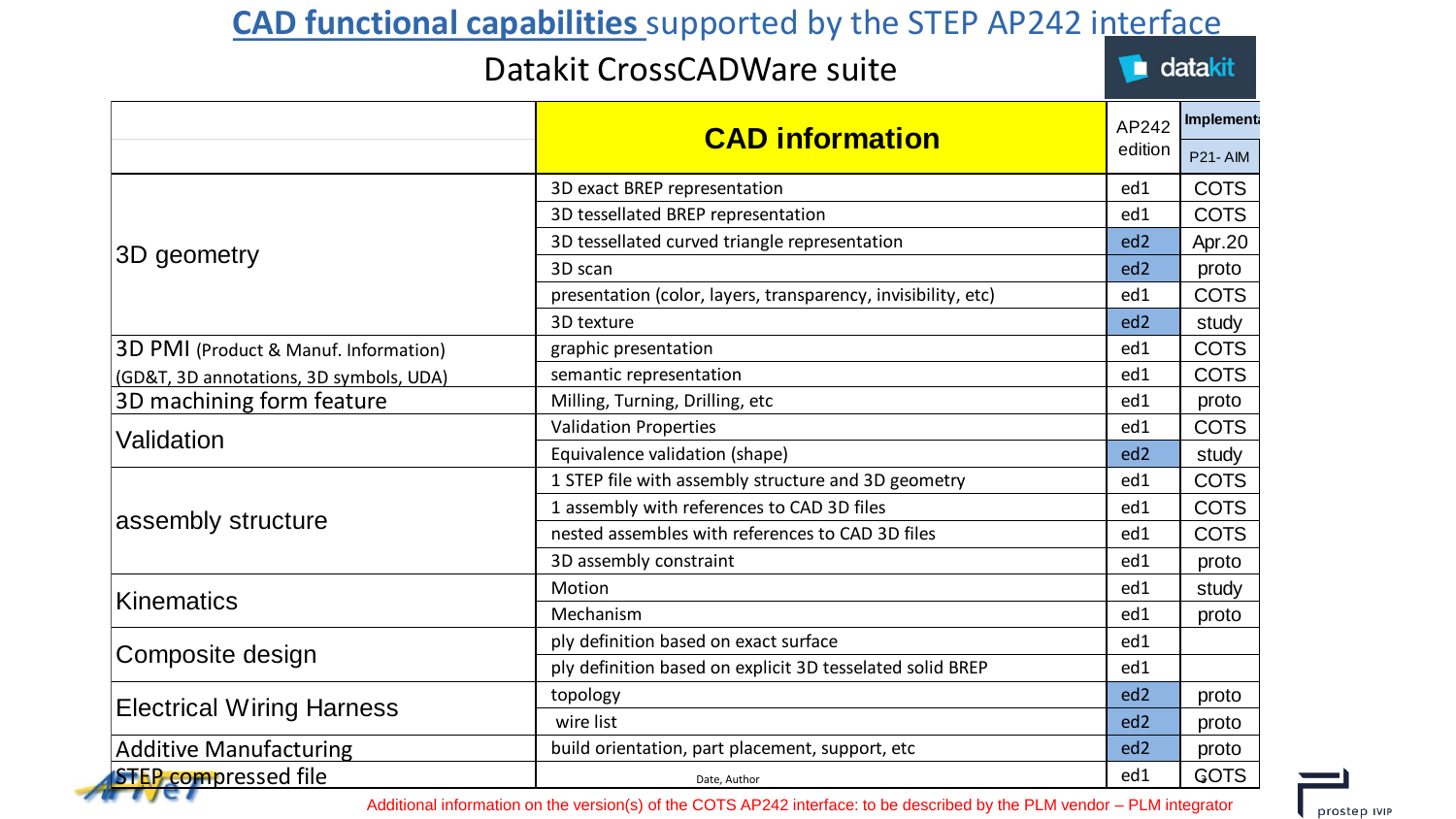## **PDM and other meta data functional capabilities** supported by the STEP AP242 interface

#### Datakit CrossCADWare suite



| <b>PDM and other meta data information</b>                    |                 |              |                  | Implementation Format   Level of implementation |                |             |
|---------------------------------------------------------------|-----------------|--------------|------------------|-------------------------------------------------|----------------|-------------|
|                                                               |                 |              | P21-AIM XML BOM. |                                                 | Pilot I-F test | <b>COTS</b> |
| "As Design" product structure                                 | ed1             | $\mathsf{x}$ | X                |                                                 | $\mathsf{x}$   | X           |
| "As Planned" product structure                                |                 |              |                  | study                                           |                |             |
| "As Built" product structure (including "individual product") |                 |              |                  | study                                           |                |             |
| Traceability links between product views                      |                 |              |                  | proto                                           |                |             |
| Document structure                                            | ed1             | X            | X                |                                                 | X              | X           |
| Person and organization                                       | ed1             |              | x(R)             |                                                 | X              | x(R)        |
| Classification                                                |                 |              |                  | study                                           |                |             |
| <b>Customized PDM properties</b>                              |                 |              | x(R)             |                                                 | X              | x(R)        |
| Configuration management - based on effectivities             | ed1             |              | x(R)             |                                                 | X              | x(R)        |
| Configuration management - based on specifications            |                 |              |                  | study                                           |                |             |
| Change management                                             |                 |              |                  |                                                 |                |             |
| Contract management                                           |                 |              |                  |                                                 |                |             |
| Project management                                            |                 |              |                  |                                                 |                |             |
| Delta change management                                       |                 |              |                  |                                                 |                |             |
| Interface management                                          |                 |              |                  |                                                 |                |             |
| Mating definition                                             |                 |              |                  | study                                           |                |             |
| Requirement management (text based, property based)           |                 |              |                  |                                                 |                |             |
| Process planning                                              |                 |              |                  |                                                 |                |             |
| Validation and verification                                   | ed <sub>2</sub> |              |                  |                                                 |                |             |
| Message                                                       | ed <sub>2</sub> |              |                  |                                                 |                |             |

prostep IVIP

Additional information on the version(s) of the COTS AP242 interface: to be described by the PLM vendor – PLM integrator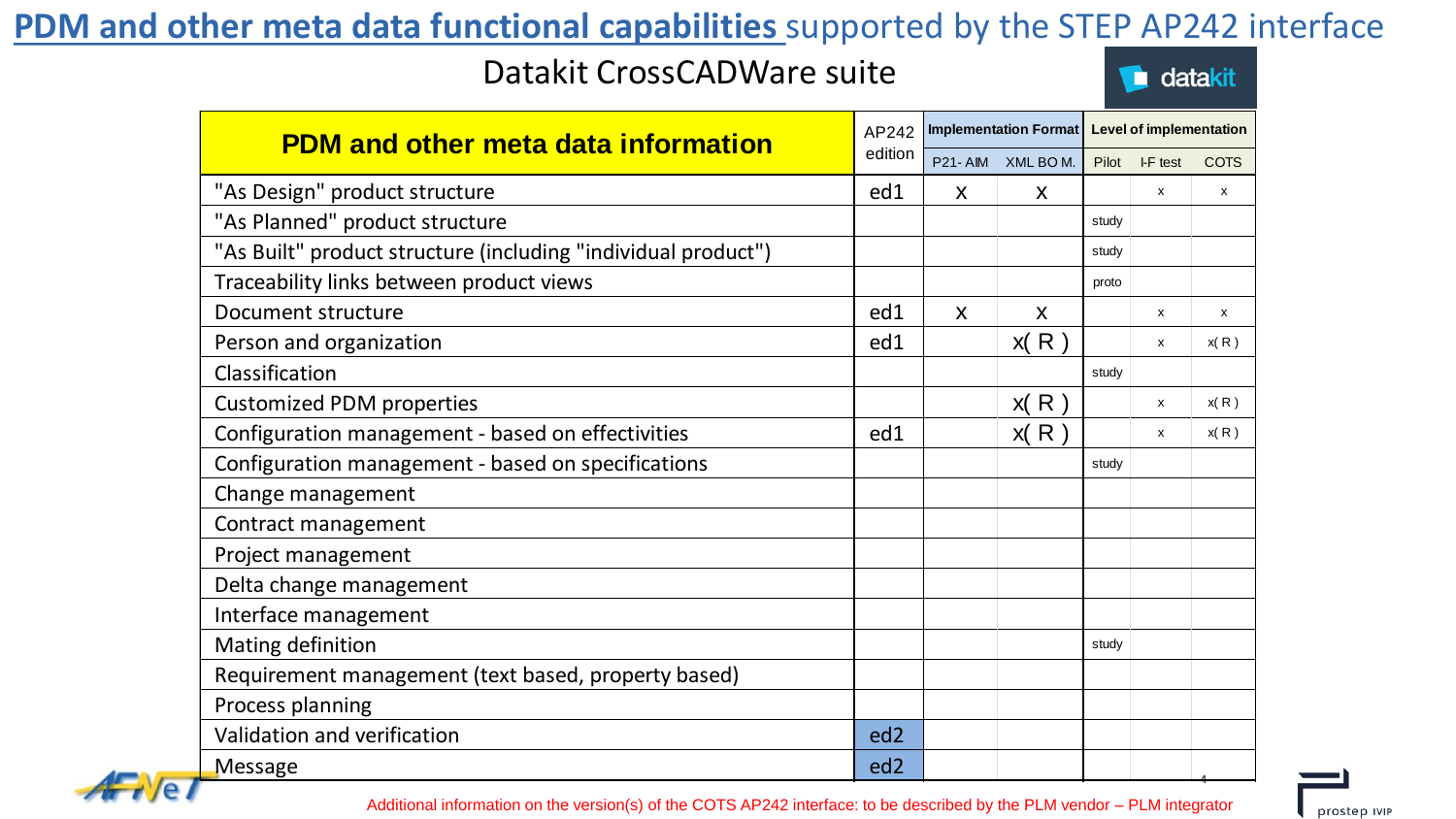# **CrossCADWare**

# **Additional Informations**

- Additional Information on 3D Geometry
	- In COTS : read mode "normal" (full computation of geometry) or "fast" (computation deferred to caller)
	- Validation properties : read, read+check, write on geometry, tessellation ..
	- For E2 IS : tessellation with
	- Later (spring 2020) : tessellation with curved triangles
	- IF Test to come : Persistent ID on geometry, PMI
- Additional Information on PMI & Modelling
	- For E2 IS : PMI with placeholder, enhanced validation properties
	- For E2 IS : new types of PMI
	- Continuing (cf IF tests & pilots) : PMI in assembly, saved views
	- AP242 group + IF tests to come : Hole Features (with tolerancing)
	- AP242 group + Pilots to come (after E2) : Holes & Fasteners







 $>$  - $\blacksquare$  AD1075  $\rightarrow$   $\rightarrow$  AD1076  $\rightarrow$  - $\rightarrow$  GeomTol8  $\frac{1}{2}$  GeomTol9  $\rightarrow$   $\rightarrow$  GeomTol10  $\sum$  GeomTol11  $\rightarrow$  GeomTol12  $\overline{\phantom{a}}$   $\overline{\phantom{a}}$  Views

**TOLERANCE** 

compositi

Position  $\varnothing$ 1.5

cyl/circ

Position

 $003$  $0.3$ 

 $1.5<sub>1</sub>$ 

Property

Multiple Tolerance

(T1) Tolerance Type

(T1) Tolerance Value

(T2) Tolerance Value

(T2) [1] Value (T2) [2] Zon

nodeTvpe

(T1) [1] Value (T1) [2] Zone

(T1) DatumRef (T1) DatumRef 2 (T1) DatumRef datakit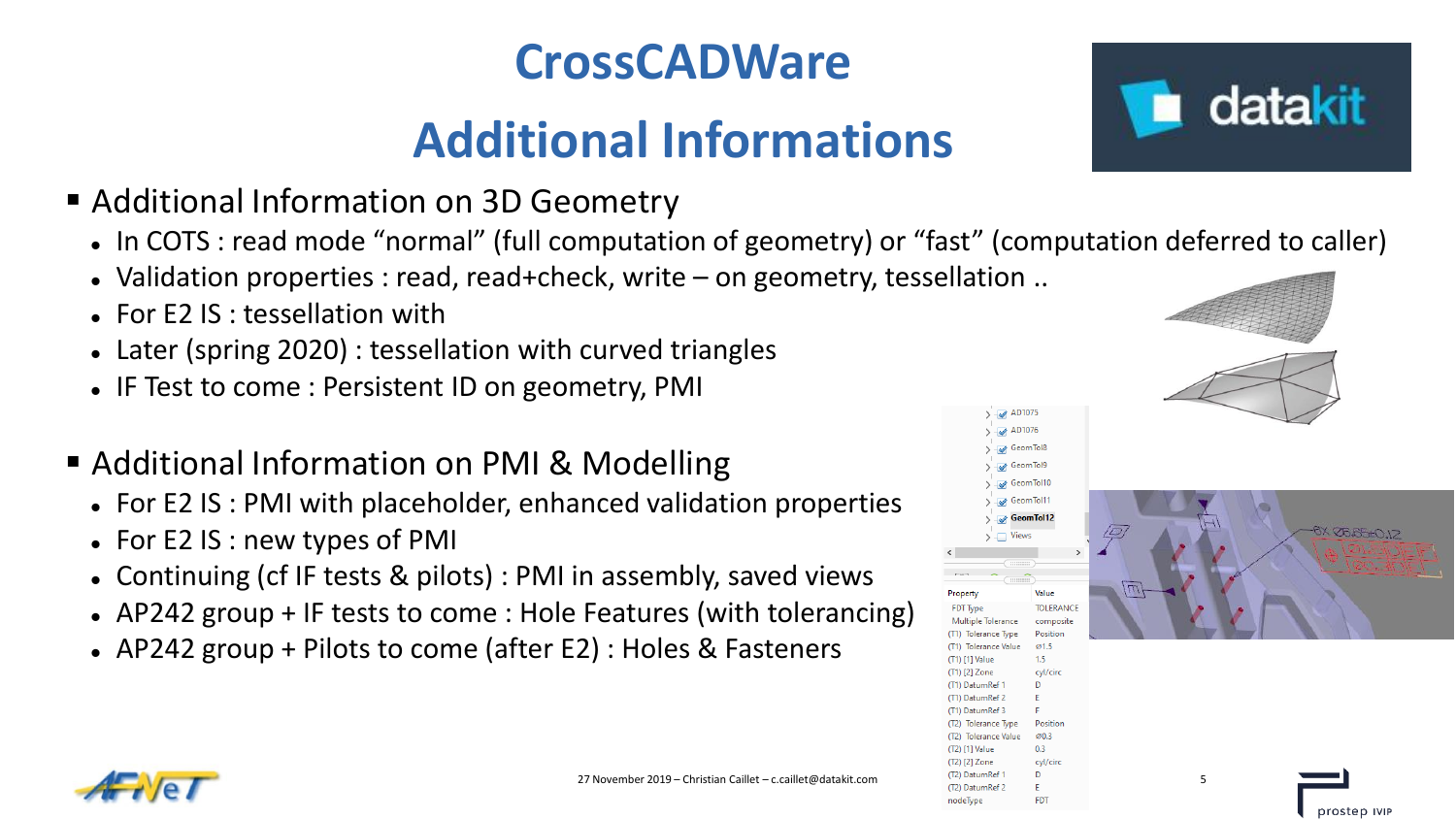# **CrossCADWare**

# **Additional Informations**

- On other domains of MBD
	- LOTAR Pilot + EWIS-IF : Electrical Harness (product structure, Ed2, validation properties)
	- AP242 group : Additive Manufacturing (discussions on standard, proofs of concept)
	- R&D : User Defined Features, 3D parametric model, Machining Features (proposals, proofs of concept)
	- Follow-up on STEP-NC AP238
- **Additional Information on PDM** 
	- Frame : PDM-IF , on Business Objects Model in XML
	- Read/Write CAD Assemblies, parts as STEP Part21 or other formats
	- Read PDM data
	- Current works on : effectivities, attributes, multiple ID, parts multi-version & multi-view
	- Upgrading to AP242E2 Domain Model







datakit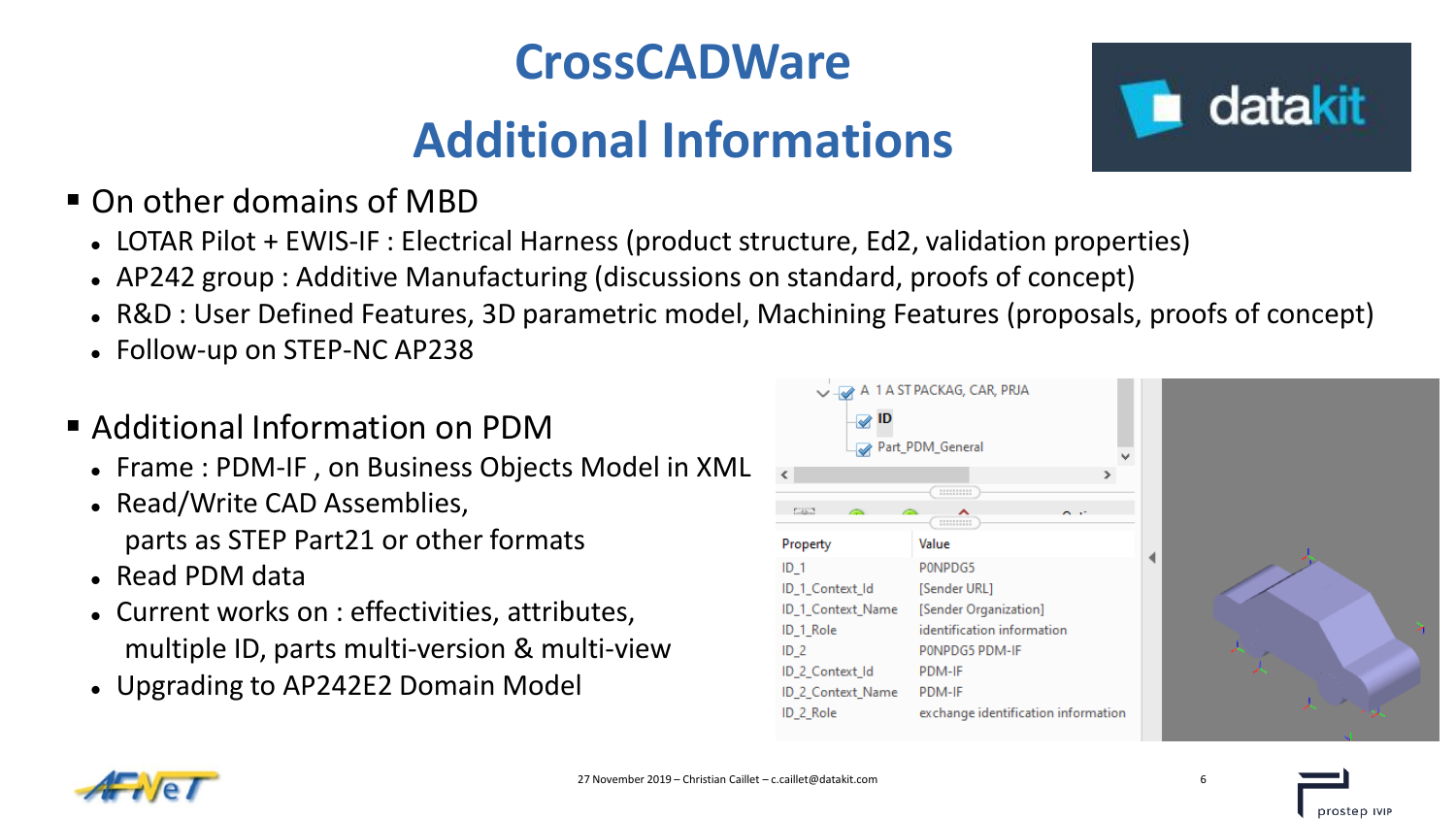# **CrossCADWare**

# **First Users' Feedback on AP242**

## **Scope**

- Domain : Numerical Control, Metrology, Inspection
- Major focus : 3D Geometry (exact), PMI semantics (downstream use)
- Growing interest, already several customers have started on AP242 models, beside native models
- Appreciations & expectations (summary)
	- Most appreciated : clear definition of semantics
	- Consistent with GD&T standards (mostly ASME)
	- Concern on geometric links, especially on constructive geometries
	- Expectation on features (firstly holes)
	- Some "popular" info like leader lines are not present => waiting for place holder
	- Concern : consistency between graphic display and semantic description (e.g. projected zone on tolerance)
	- Expectation for comprehensive semantics (like Roughness)



datakit